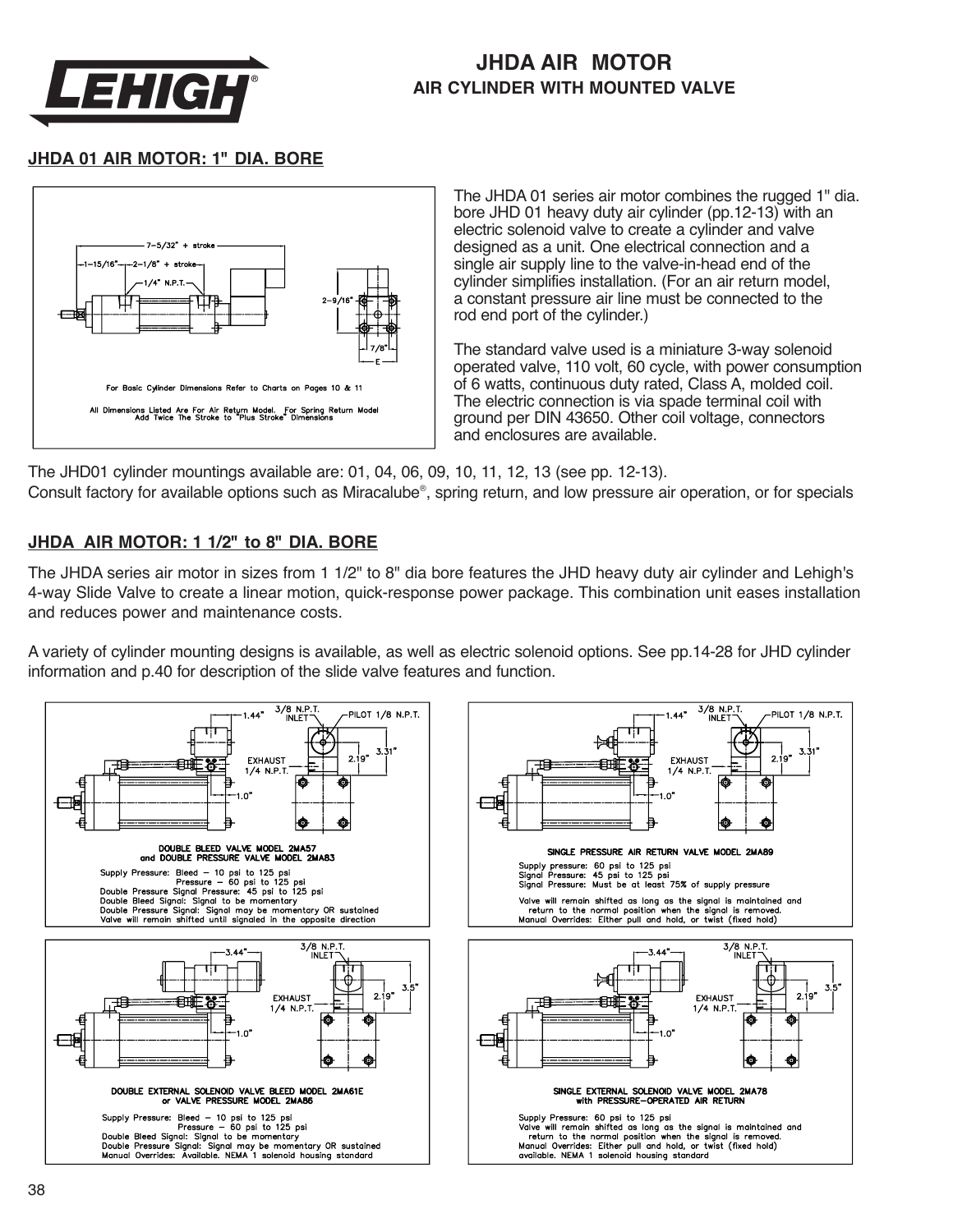# **JHDA AIR MOTOR (Cont.)**

#### **SPECIAL ELECTRICAL COIL**



The special electrical coil shown at the left is available at extra charge. This water-tight and explosion proof enclosure is for indoor or outdoor use in NEMA groups 4, 6, 7C, 7D, 9E, 9F 9G and 12.

Piping arrangements are slightly different from the standard NEMA 1 housing.

Specify "NEMA 4, 7, and 9."

#### **AUTOMATIC AIR MOTOR**

#### **AUTOMATIC AIR MOTOR: 2" to 8" DIA. BORE**

The JHDA series automatic air motor in sizes from 2" to 8" dia bore use built-in poppets to provide the signal for automatic oper-ation of the JHD heavy duty air cylinder. External limit valves, micro-switches and push rods are eliminated. Mounted internally in the head, the poppets bleed off the signal side of the control valve when the piston depresses the poppet stem at the end of the stroke. Safe, reliable, and positive, the system provides a simple and low cost method of automatic operation.



#### **AUTOMATIC RETURN**

Automatic return air motors have the built-in poppet in one head to automatically reverse the stroke from the normally retracted or normally extended position. The start cycle may be controlled by bleed or electrical signals

#### **AUTOMATIC RECIPROCATING**

Automatic reciprocating air motors have the built-in poppets in both heads and will maintain a reciprocating action as long as the air supplied is provided. A start-stop selector valve may be installed in either pilot line to assure that the stroke will terminate at one extreme or the other.



All the mounting styles of the JHD air cylinder are available for the automatic air motor.

The 2" dia. bore automatic air motor is limited to a maximum 5/8" diameter rod size. The 2-1/2" dia. bore automatic air motor is limited to a maximum 1" diameter rod size. There is no rod diameter limitation on larger bore sizes.

#### **ORDERING INFORMATION FOR JHDA AIR MOTORS**

Use the ordering part number system shown on p.33 for the standard JHD air cylinder. The air motor is designated in the last two places with "01". Note the requirements and restrictions for the particular type of air motor described in this section, and add the applicable description; e.g., valve model, voltage, optional electric enclosure, automatic return air motor, etc.